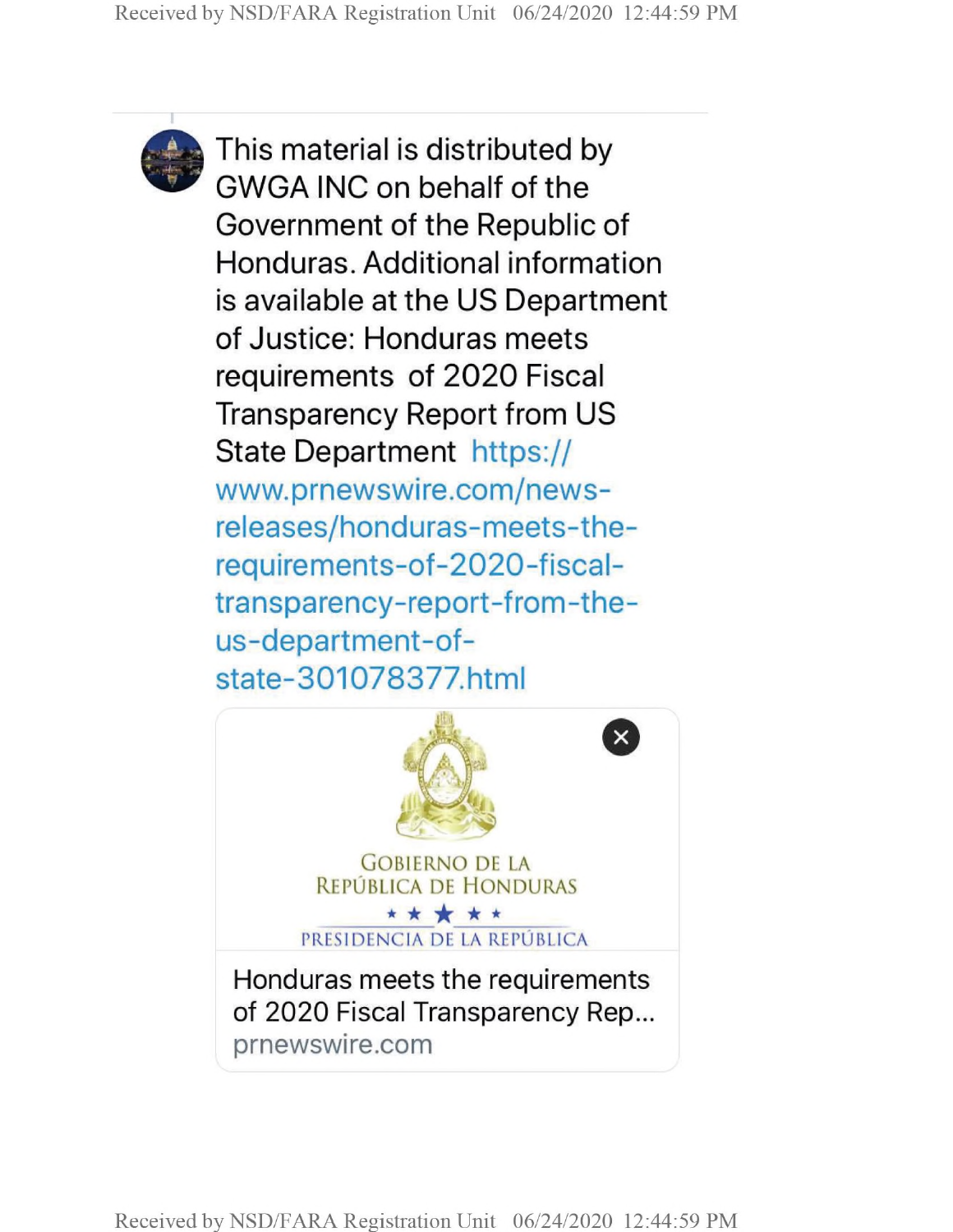

**Leonel Teller-Sanchez** @le... -1d @POTUS @VP @SpeakerPelosi @SecPompeo @DHS\_Wolf @SenatorRisch @SenatorMenendez @marcorubio @SenatorCardin @RepEliotEngel @RepMcCaul @RepSires @RepRooney Honduras meets the requirements of 2020 Fiscal Transparency Report from the US Department of State



Received by NSD/FARA Registration Unit 06/24/2020 12:44:59 PM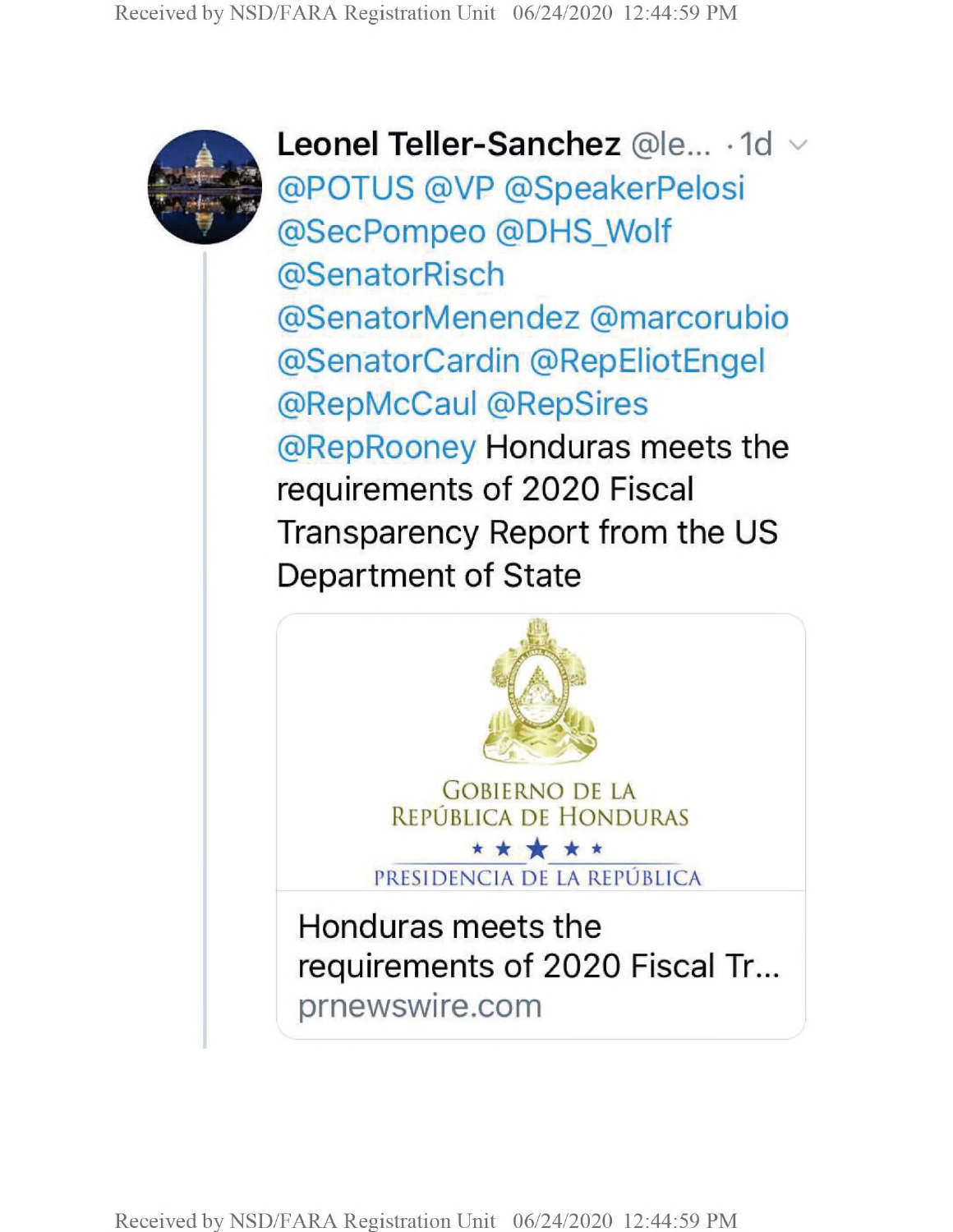## Honduras meets the requirements of 2020 Fiscal Transparency Report from the US Department of State



NEWS PROVIDED BY **Government of the Republic of Honduras —** Jun 16, 2020, 22:17 ET

TEGUCIGALPA, Honduras, June 16, 2020 /PRNewswire/ -- The 2020 Fiscal Transparency Report shows Honduras as one of the countries that met the requirements of the U.S. Department of State of fiscal transparency, including "having key budget documents that are publicly available, substantially complete, and generally reliable".

The evaluation, which included <sup>141</sup> countries, seeks to promote economic prosperity. In specific, fiscal transparency is a critical element of effective public financial management, which is a factor that contributes to the country's generation of confidence among its citizens and foreign investors.

In the case of Honduras, the evaluation is based on information provided by the US Embassy and Consulate, other US agencies, international organizations and civil society organizations.

The review assessed the progress made by Honduras to publicly disclose national budget documentation, contracts, and licenses, including those processes related with awarding of contracts for the exploration and exploitation of naturals resources.